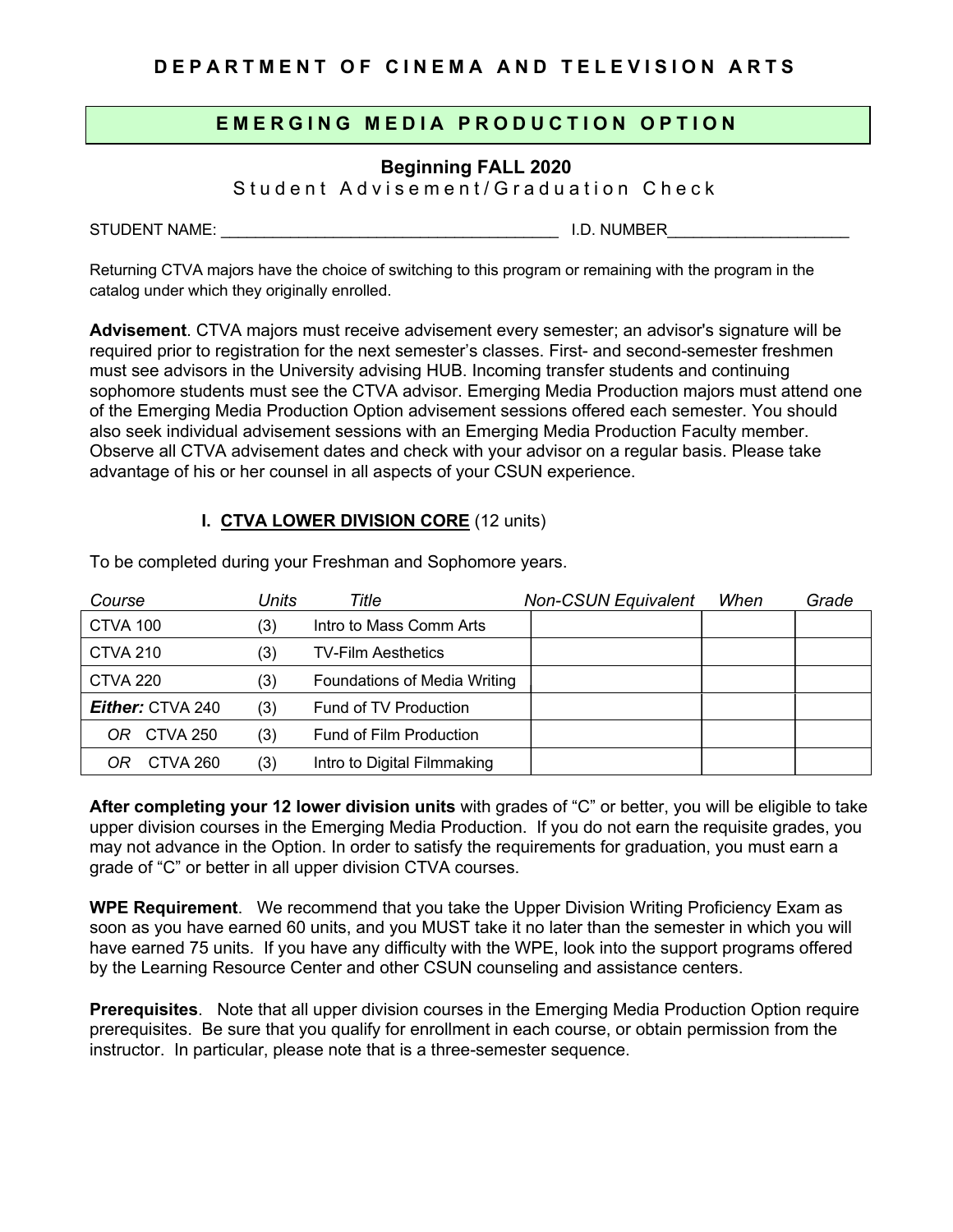| Course                          |                  | Units | Title                            | <b>Non-CSUN Equivalent</b> | When | Grade |
|---------------------------------|------------------|-------|----------------------------------|----------------------------|------|-------|
|                                 | Either: CTVA 305 | (3)   | <b>History of Television</b>     |                            |      |       |
| OR                              | CTVA 310         | (3)   | History of American Cinema       |                            |      |       |
|                                 | <b>CTVA 319</b>  | (3)   | Criticism in CTVA                |                            |      |       |
|                                 | Either: CTVA 351 | (3)   | Anatomy of Film Producing        |                            |      |       |
| OR                              | CTVA 480         | (3)   | Entertainment Media Mgt          |                            |      |       |
| OR                              | <b>CTVA 482</b>  |       | (3). Network Program Development |                            |      |       |
| OR.                             | CTVA 487         | (3)   | Soc. Controls & Reg of Media     |                            |      |       |
| <b>Either:</b> CTVA 329 A&B (3) |                  |       | <b>Program Production</b>        |                            |      |       |
| OR                              | CTVA 329C        | (3)   | <b>Program Production</b>        |                            |      |       |
| OR.                             | CTVA 494 A&B (3) |       | Internship                       |                            |      |       |

## **II. UPPER DIVISION CTVA COMMON CORE** (12 units)

## **III. EMERGING MEDIA PRODUCTION OPTION** (21units)

Students in the Emerging Media Production option will take 21units as indicated below:

| Course  | Jnits | Title                                                    | <b>Non-CSUN Equivalent</b> | When | Grade |
|---------|-------|----------------------------------------------------------|----------------------------|------|-------|
|         |       | <b>Lower Division Elective Core Requirement- 3 units</b> |                            |      |       |
| ART 210 | (3)   | Animation Technology                                     |                            |      |       |

#### **Upper Division Core Requirement**: 18 units

| <b>CTVA 315</b> | (3) | New Directions/Elec Med Systems      |  |  |
|-----------------|-----|--------------------------------------|--|--|
| <b>ART 364</b>  | '3) | Animation 3D 1                       |  |  |
| CTVA 363        | (3) | Fundamentals of Immersive Production |  |  |
| CTVA 364        | (3) | Interactive Production               |  |  |
| CTVA 462        | (3) | Intermediate Immersive Production    |  |  |
| CTVA 463 CS     | (3) | <b>Emerging Media Capstone</b>       |  |  |

**Applying for Graduation**. The University requires that you apply to graduate TWO SEMESTERS (one year) before you intend to graduate. Complete this Grad Check form and an Application for Bachelor's Degree and Diploma with the assistance of your advisor. Once signed by your faculty advisor, submit the forms to the CTVA Department and to Admissions and Records.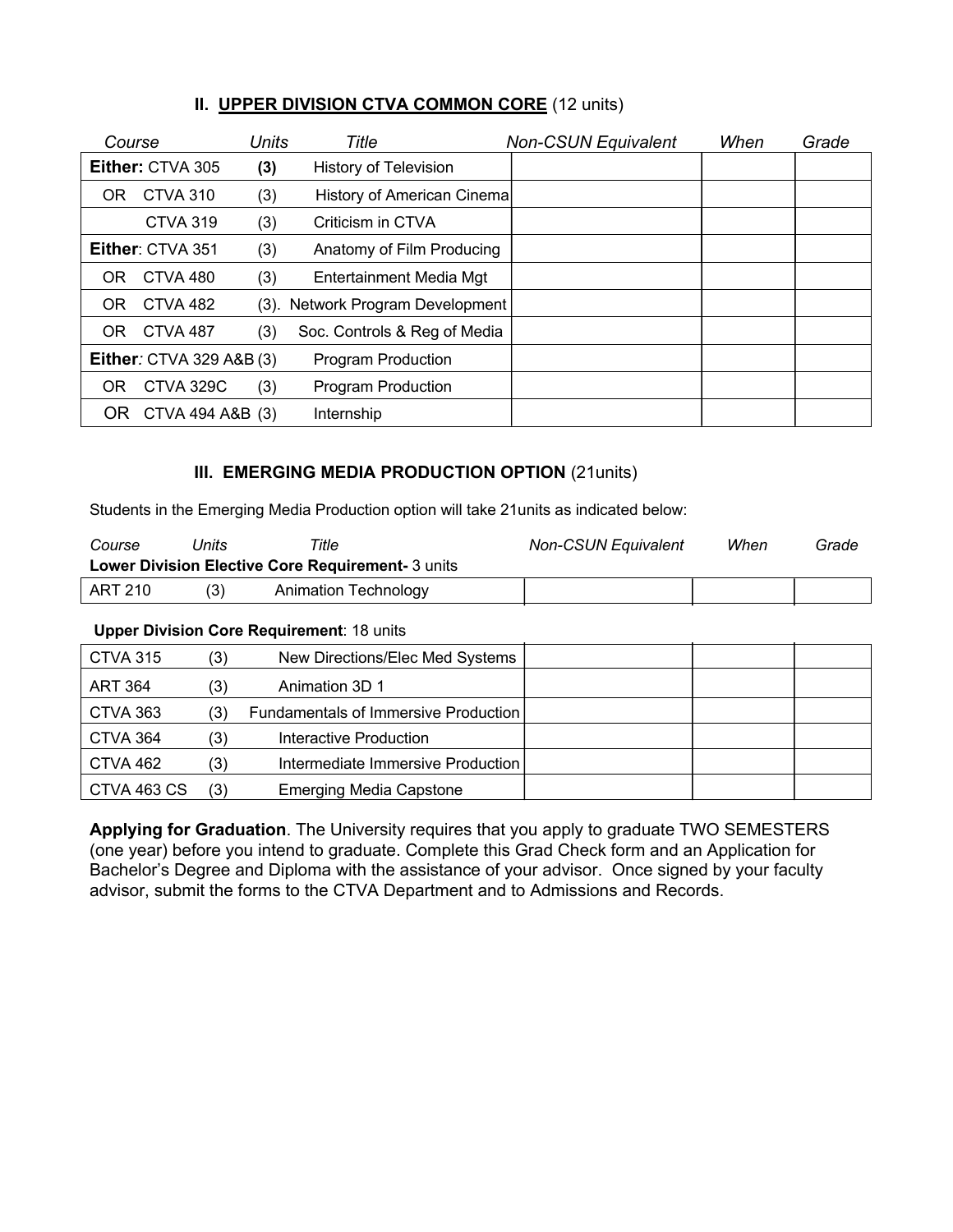#### **EMERGING MEDIA PRODUCTION OPTION SEQUENCE OF CLASSES BY SEMESTER**

### **Lower Division Requirements** 12 units

To be completed during your Freshman and Sophomore years.

| Course                  | Units | Title                        | <b>Non-CSUN Equivalent</b> | When | Grade |
|-------------------------|-------|------------------------------|----------------------------|------|-------|
| CTVA 100                | (3)   | Intro to Mass Comm Arts      |                            |      |       |
| <b>CTVA 210</b>         | (3)   | <b>TV-Film Aesthetics</b>    |                            |      |       |
| <b>CTVA 220</b>         | (3)   | Foundations of Media Writing |                            |      |       |
| <b>Either: CTVA 240</b> | (3)   | Fund of TV Production        |                            |      |       |
| <b>CTVA 250</b><br>OR.  | (3)   | Fund of Film Production      |                            |      |       |
| CTVA 260 $*$            | (3)   | Intro to Digital Filmmaking  |                            |      |       |

**After completing your 12 lower division units** with grades of "C" or better, you will be eligible to take upper division courses in the Emerging Media Production

#### **Lower Division Requirement in Emerging Media Production** 3 units

| $\sim$ | - - -<br>.:nnoioav<br>нол<br>. |  |  |
|--------|--------------------------------|--|--|
|        |                                |  |  |

## **First Semester of Upper Division.** 12 units CTVA/EMP

Take the following 9 units

| CTVA 315 | (3) | New Directions/Elec Med Systems         |  |  |
|----------|-----|-----------------------------------------|--|--|
| ART 364  |     | Animation 3D 1                          |  |  |
| CTVA 363 | (3) | <b>Fundamental Immersive Production</b> |  |  |

Take one of the following 3 units

| Either: CTVA 305 |                 | (3) | <b>History of Television</b>     |  |  |
|------------------|-----------------|-----|----------------------------------|--|--|
| OR               | CTVA 310        | (3) | History of American Cinema       |  |  |
|                  | <b>CTVA 319</b> | (3) | Criticism in CTVA                |  |  |
|                  | Either CTVA 351 | (3) | Anatomy of Film Producing        |  |  |
| OR               | CTVA 480        | (3) | Entertainment Media Mgt          |  |  |
| OR               | CTVA 482        |     | (3). Network Program Development |  |  |
|                  | CTVA 487        | (3) | Soc. Controls & Reg of Media     |  |  |

AND Take remaining GE requirement

Or extra units need to obtain 120 units to graduate with BA

### **Second Semester of Upper Division** 6 units CTVA/EMP

#### Take the following 3 units

| 364 | $\tilde{\phantom{a}}$<br>-<br>$\cdot$ . | Production<br>'nteractive |  |  |
|-----|-----------------------------------------|---------------------------|--|--|
|     |                                         |                           |  |  |